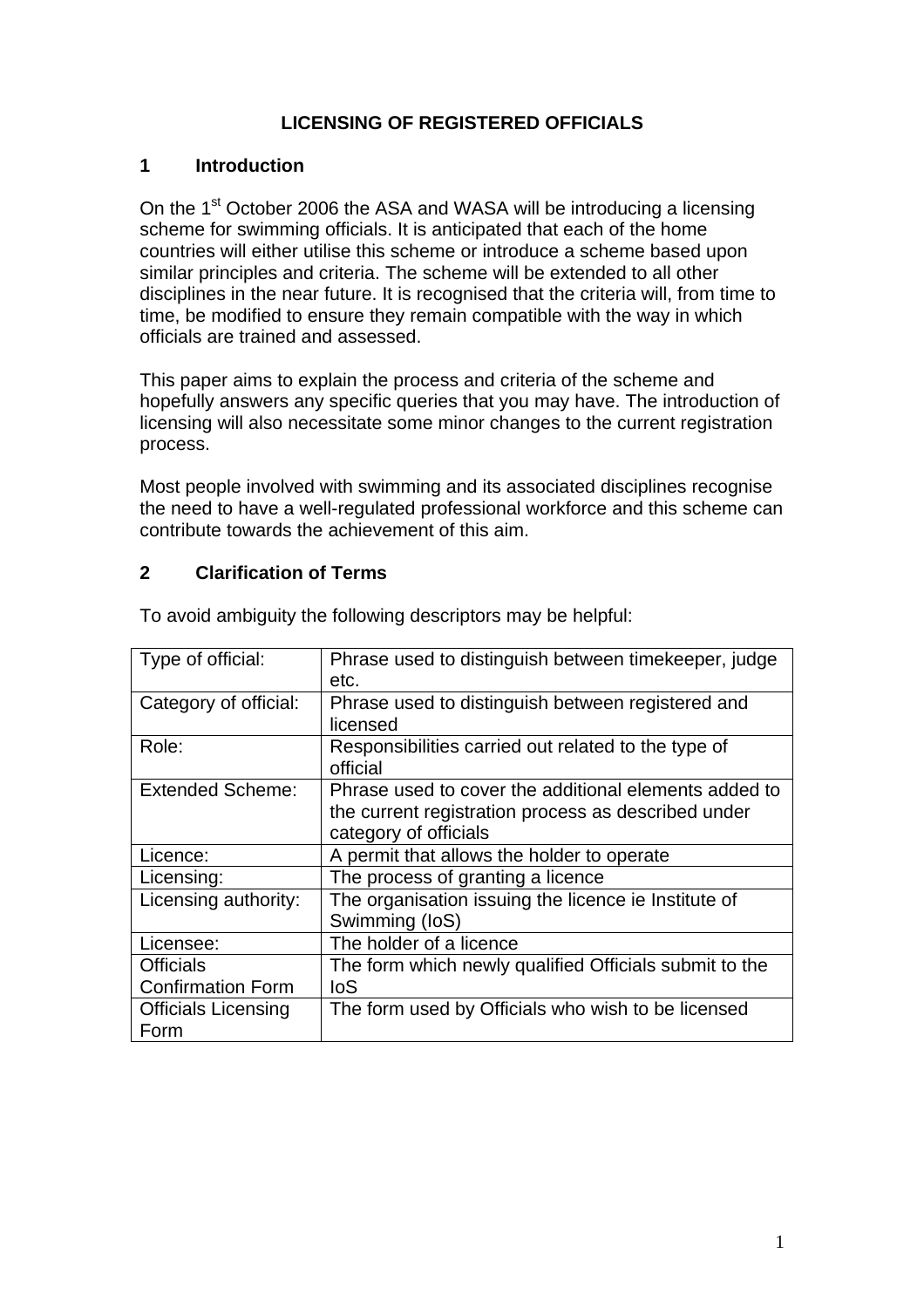# **3 What is the Officials Licensing Scheme?**

This scheme equates to accreditation to practise and following the achievement of an official's qualification candidates will be eligible to become licensed subject to meeting the appropriate criteria. The licence will be valid for a period of 4 years and will be renewable subject to the holder meeting the stated criteria for renewal. At the renewal stage the requirements for licensed category will include mandatory aspects plus electives. Officials will have a degree of choice in respect of the electives achieved.

The registration of officials has existed for some time. This scheme seeks to extend this process and to introduce criteria that will underpin the extended scheme. This will not include a requirement for re-assessment. Whilst this extended scheme will require all officials to meet specified criteria, meet organisers should use additional strategies, including previous experience, to ensure the quality of officials operating at meets.

Existing registered officials applying for a licence after December 2007 will be required to fulfil the mandatory requirements.

# **4 Scope of the Scheme**

Whilst the FINA Handbook identifies around twelve different officials the Swimming Officials Licensing scheme will initially focus on just three, these being;

- Judge
- **Starter**
- Referee

#### *NB. These define the functions undertaken. The nomenclature used by the Home Countries may vary slightly*

#### **5 Benefits of the Scheme**

- Assist meet organisers in the selection of officials appropriate to the level of meet
- Provides a summary statement of qualifications and experience
- Helps to promote high standards
- Provides a framework for continuous improvement and CPD
- Provides a vehicle which can be used to implement change
- Commits the holder to uphold the applicable Home Country Code of Ethics in swimming
- Part of a regulated and developing career structure
- Status can be suspended or removed

# **6 Who Administers the Scheme?**

The scheme will be administered by the IoS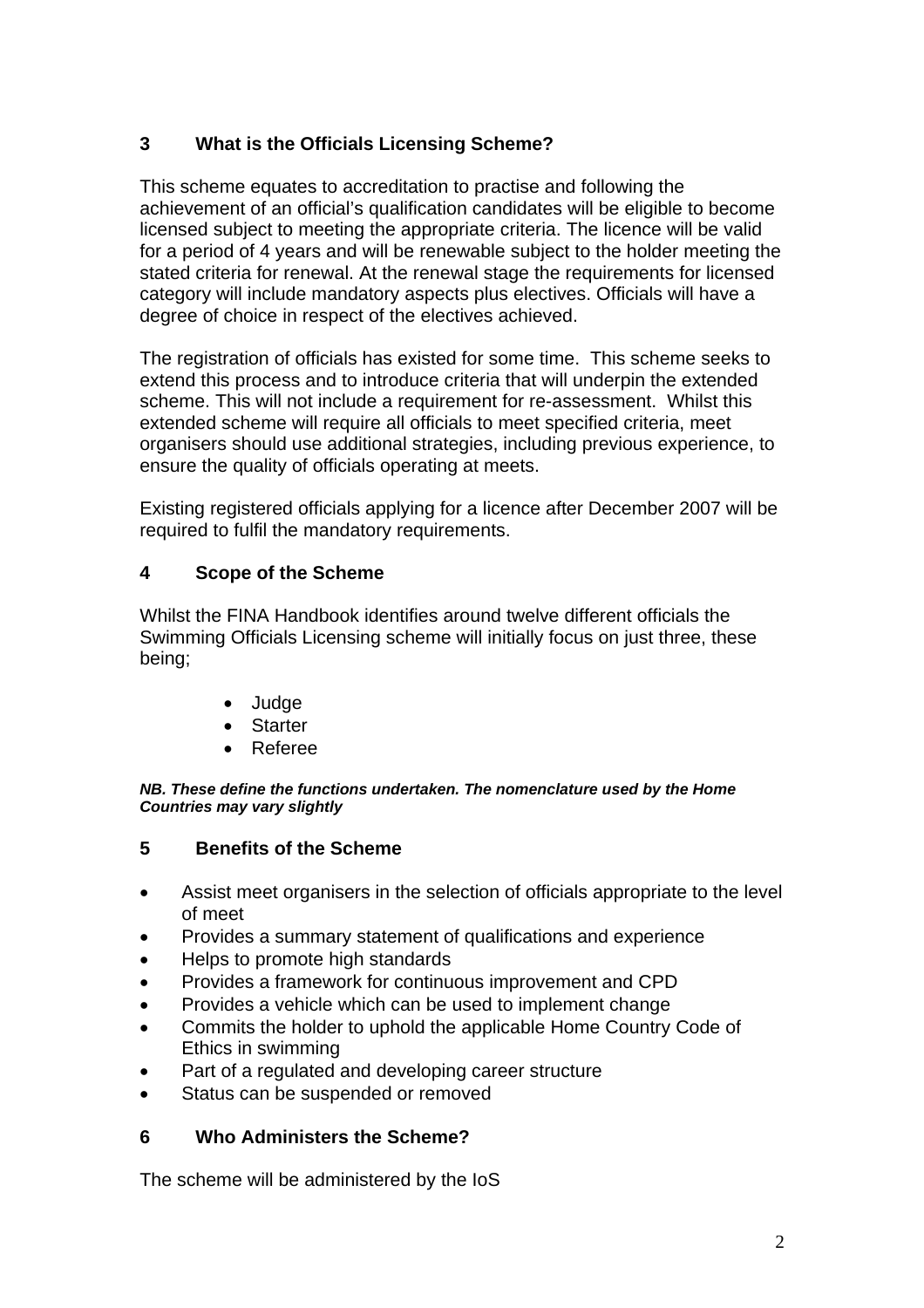# **7 Category of Officials**

Officials will be divided into two categories;

- Registered
- Licensed

with specific criteria for each. Initially the difference between the requirements to be registered or licensed will be minimal with additional criteria related to the licensed category only becoming operational at the license renewal stage. Once the scheme is fully operational whilst licensed officials will be accredited to operate at any level of meet it is expected that Promoters will place some restrictions upon the officials which fall into the registered category.

# **8 Requirements for Registered Officials.**

Registered Official category will apply to those who meet the following criteria;

Holder of a British Swimming, (or equivalent) Officials Qualification Member of a club affiliated to ASA, SASA or WASA or an individual member of the IoS

Have submitted the Officials Confirmation Form

Adherence to the appropriate Home Country Code of Ethics/conduct and acceptance of the appropriate Home Country jurisdiction on any breach of the code

# **9 Requirements for Licensed Officials**

At the initial application stage those Officials wishing to be licensed will be required to meet the criteria listed for Registered Officials (see 8 above) and in addition provide evidence of recent activity related to the type of Official to which the application applies e.g. Judge. This will require signed confirmation by an active and qualified Referee. The minimum requirement to meet the criterion related to being active is to have carried out the role for which the application applies on a minimum of 2 occasions during the 12 month period immediately prior to the application.

# **10 Length of Licence Cycle**

The Officials Licence will be valid for a period of 4 years from the date of issue.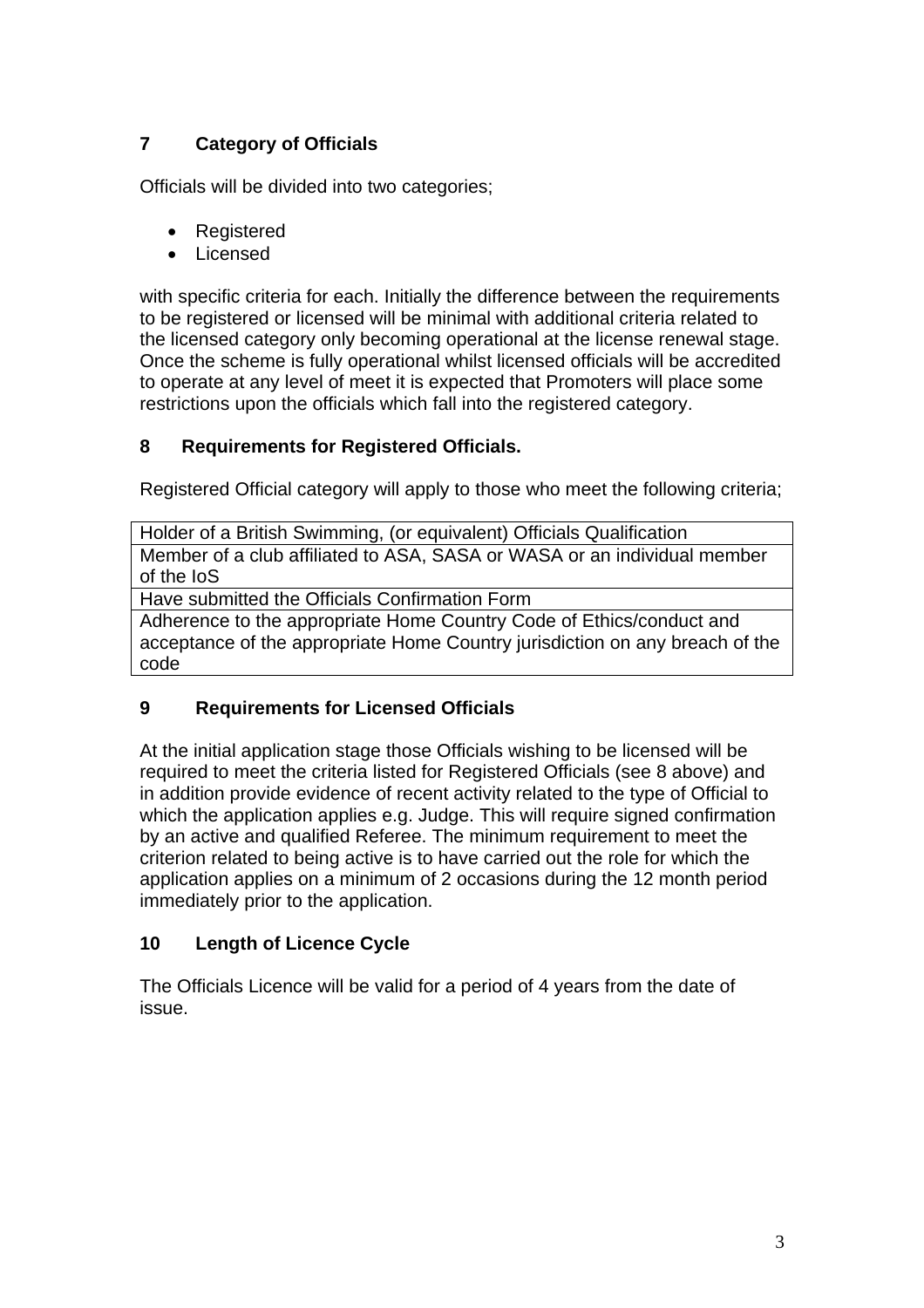# **11 Requirements for Licensed Officials at the Licence Renewal stage**

Officials wishing to renew their License will be required to meet the mandatory aspects plus the requirements as detailed in the electives.

#### *Mandatory*

| M <sub>1</sub> | Hold a British Swimming (or equivalent) officials qualification appropriate to the |
|----------------|------------------------------------------------------------------------------------|
|                | licence category e.g. judge, starter, etc.                                         |
| M <sub>2</sub> | Member of a club affiliated to ASA, SASA or WASA or an individual member of        |
|                | the loS.                                                                           |
| M <sub>3</sub> | Have submitted the Officials Licensing Form                                        |
| M4             | Adherence to the appropriate Home Country Code of Ethics/conduct and               |
|                | acceptance of the appropriate Home Country jurisdiction on any breach of the       |
|                | code.                                                                              |
| M <sub>5</sub> | Evidence of having attended the British Swimming Officials Awareness Module.       |
| M <sub>6</sub> | Evidence of having attended a FINA Rules Update                                    |
| M <sub>7</sub> | Evidence of having met the minimum stated requirements related to carrying out     |
|                | the role for which the licence application applies (see below)                     |

*NB The minimum requirements related to M7 are as follows;* 

*Each applicant is required to provide evidence of having officiated in the category for which the application is made, on a minimum of 8 'occasions' over the 4year licence period. One 'occasion' equates to a session at a licensed meet i.e. normally 2 to 3 hours. Ideally this should be spaced across the 4 year period but where this is not possible a minimum of 2 'occasions' must be completed during the final year of the licence period.* 

Plus achieve a minimum of 10 points from the electives listed below. A minimum of 2 different electives must be included although the maximum points in each of the electives may not be achieved.

| <b>Electives</b><br>Maximum points that can contribute towards the licence |                                                                                                                       |   |
|----------------------------------------------------------------------------|-----------------------------------------------------------------------------------------------------------------------|---|
| E <sub>1</sub>                                                             | Attendance at British Swimming or IoS CPD events for officials                                                        | 6 |
| E2                                                                         | Achievement of additional British Swimming (or equivalent)<br>official's qualification.                               | 3 |
| E <sub>3</sub>                                                             | Evidence of having been mentored by a more experienced and/or<br>higher qualified British Swimming licensed official. | 4 |
| E4                                                                         | Evidence of having mentored an unqualified, less qualified and/or<br>inexperienced official.                          | 5 |
| E <sub>5</sub>                                                             | Evidence of having delivered a British Swimming or IoS officials<br>seminar or course                                 | 6 |
| E <sub>6</sub>                                                             | Evidence of having participated in relevant committees/ working<br>parties at county, regional or national level.     | 6 |

All the electives are calculated on the basis of 1 point per hour.

#### *NB In respect of elective 3 a Starter can only generate points through being mentored by another Starter or a Referee.*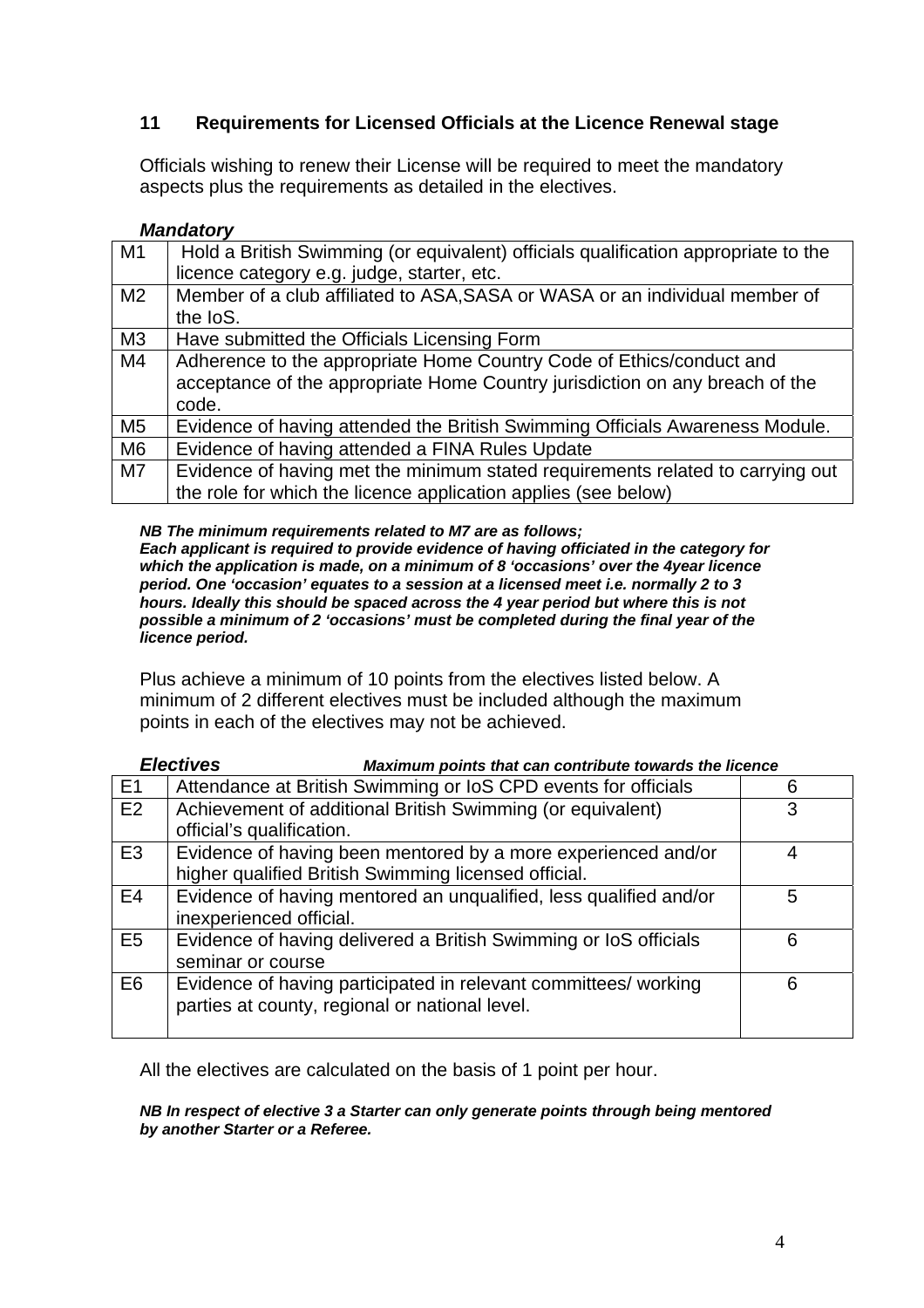# **12 Link between the Category of Official and the level of meet**

| <b>British Swimming National Events</b> | Licensed Officials only. |
|-----------------------------------------|--------------------------|
| ASA National Events                     | Licensed Officials only. |

*NB Home Countries to define criteria for all other events.* 

*NB If licensing is not available within a Home Country registered officials from that Home Country will be eligible to officiate at National Events subject to approval of that Home Country.* 

*NB For insurance purposes, all officials must be in membership of a club affiliated to ASA, SASA or WASA, or have individual membership of the Institute of Swimming* 

# **13 Officials wishing to be Licensed for more than one Category**

It is recognised that some officials will fulfil a number of roles on different occasions. For example, a referee may operate as a starter or a judge and may not wish to be restricted in the sense of only being a licensed referee*.* 

In these situations the highest licensed level held by the individual will automatically include the levels below. For example, an official who becomes licensed as a referee will automatically also be licensed as a judge. The only additional requirement relates to an official who may be licensed as a Referee but also wishes to be a Licensed Starter. In this situation the official will be required to provide evidence of having carried out the role of the Starter on at least one occasion (see point 11 for explanation of occasion) during the year immediately prior to the licence renewal i.e. year 4. This is in addition to the evidence requirements related to being a Licensed Referee.

# **14 Officials leaving/returning to licensed category**

Any Licensed Official who does not meet the requirements for licence renewal will cease to be licensed. Should the individual subsequently wish to become re-licensed it will be necessary to meet both the mandatory aspects plus the requirements as detailed in the electives.

# **15 Process for current Registered Officials**

The ASA, WASA and IoS will use its best endeavours to inform all current Registered Officials about the criteria and process relating to the requirements for the categories of Registered and Licensed Officials. All current Registered Officials will be invited to apply for the appropriate category.